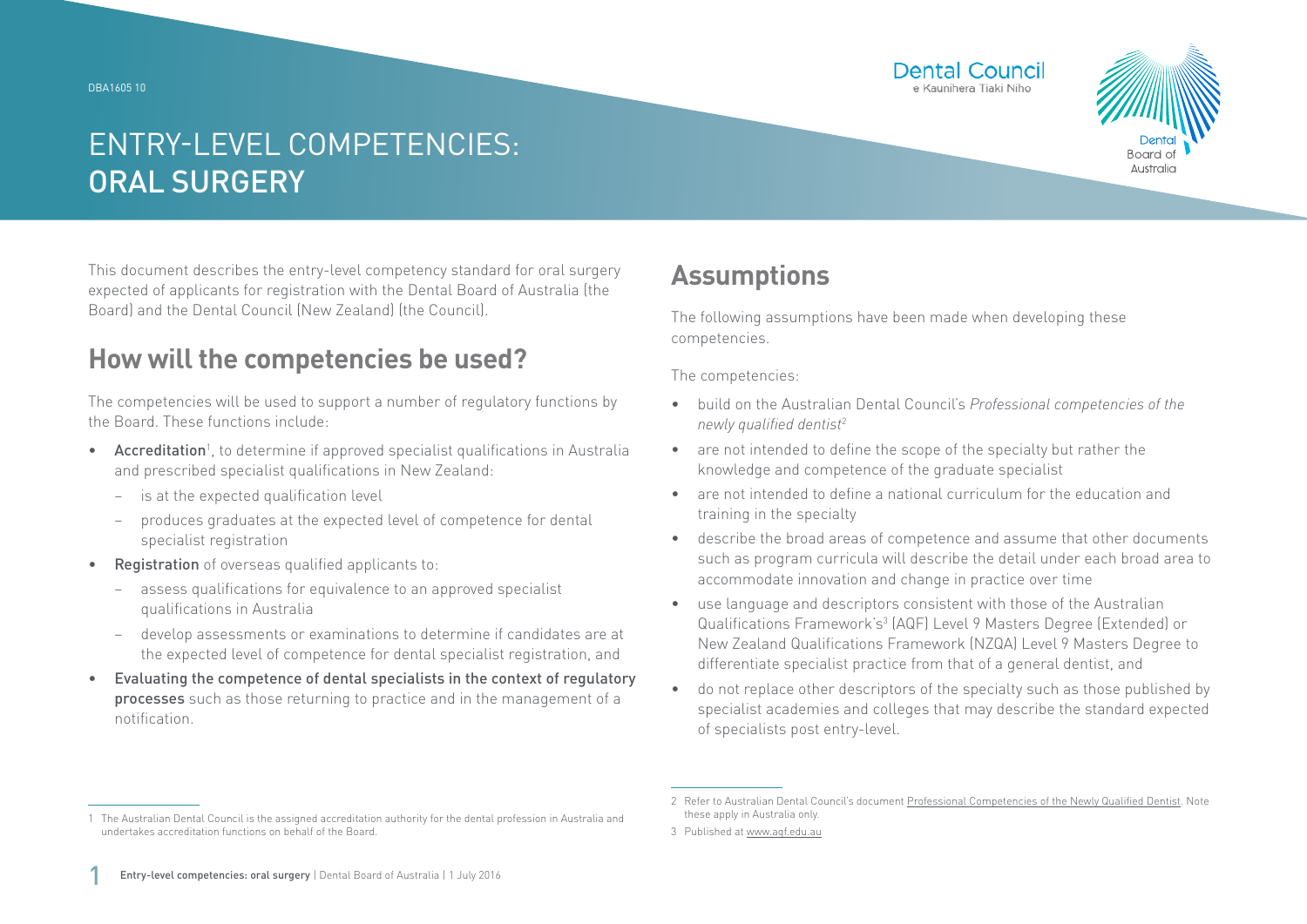### **How to read the competencies**

The competencies should be read:

- with an understanding of how they are to be used, and
- in the context of how they are relevant to the particular specialty this will mean that competencies generic to all specialties may be demonstrated differently in each specialty.

© AUSTRALIAN HEALTH PRACTITIONER REGULATION AGENCY and DENTAL BOARD OF AUSTRALIA, 2016

This publication may be copied, transmitted and distributed for educational or research purposes

## **Definition**

#### **Australia**

Dental Board of Australia *List of approved specialties*<sup>4</sup> .

Oral Surgery is defined as:

*The branch of dentistry concerned with the diagnosis and surgical management of conditions affecting the oral and dentoalveolar tissues.*

#### **New Zealand**

The *Health Practitioners Competence Assurance Act* (the Act) describes a scope of practice as the health service that a practitioner registered in that scope of practice is permitted to perform, subject to any conditions for the time being imposed by the responsible authority.

The Council publishes a scope of practice as a Notice in the New Zealand Gazette under section 11 of the Act.

The scope of practice for Oral Surgery $^5$  is described as:

*Oral surgery specialists practise in the branch of dentistry concerned with the diagnosis and surgical management of conditions affecting the oral and dentoalveolar tissues.*

*Specialist oral surgery is undertaken by a dental practitioner who possesses additional postgraduate qualifications and experience recognised by the Council as appropriate for registration.*

<sup>4</sup> Published at [www.dentalboard.gov.au/Registration-Standards](http://www.dentalboard.gov.au/Registration-Standards.aspx)

<sup>5</sup> Published at [www.dcnz.org.nz/i-practise-in-new-zealand/dentists-and-dental-specialists/scopes-of-practice](http://www.dcnz.org.nz/i-practise-in-new-zealand/dentists-and-dental-specialists/scopes-of-practice)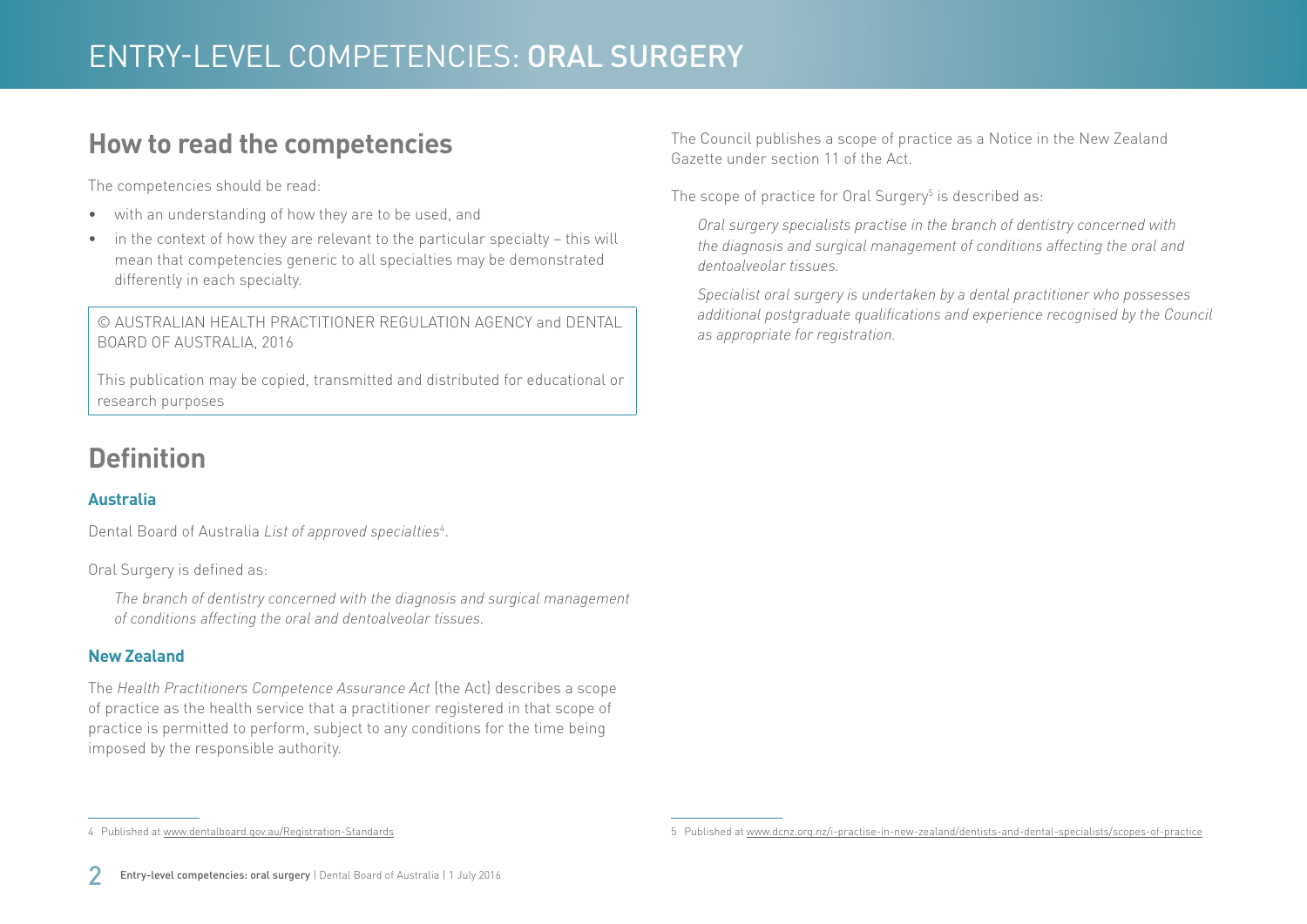| <b>Domain</b>                                                                                                                                                                                                                     | <b>Competencies</b>                                                                                                                                                                                                                                                                                                                                                                                                                                                                                                                                                                                                                                                                                                                                                                                                                                                                                                                                                                                                                                                                                                                                                                                                                                                                                                |
|-----------------------------------------------------------------------------------------------------------------------------------------------------------------------------------------------------------------------------------|--------------------------------------------------------------------------------------------------------------------------------------------------------------------------------------------------------------------------------------------------------------------------------------------------------------------------------------------------------------------------------------------------------------------------------------------------------------------------------------------------------------------------------------------------------------------------------------------------------------------------------------------------------------------------------------------------------------------------------------------------------------------------------------------------------------------------------------------------------------------------------------------------------------------------------------------------------------------------------------------------------------------------------------------------------------------------------------------------------------------------------------------------------------------------------------------------------------------------------------------------------------------------------------------------------------------|
| 1. Professionalism                                                                                                                                                                                                                | Generic                                                                                                                                                                                                                                                                                                                                                                                                                                                                                                                                                                                                                                                                                                                                                                                                                                                                                                                                                                                                                                                                                                                                                                                                                                                                                                            |
| On graduation a dental specialist<br>will have the knowledge and<br>skills to demonstrate autonomy,<br>expert judgement, adaptability<br>and responsibility as a<br>practitioner and show leadership<br>in the dental profession. | A graduate specialist is expected to be competent in the following, as relevant to the specialty:<br>recognising the personal limitations and scope of the specialty and knowing when to refer or seek advice appropriately<br>b.<br>practising with personal and professional integrity, honesty and trustworthiness<br>providing patient-centred care, including selecting and prioritising treatment options that are compassionate and respectful of patients' best<br>interests, dignity and choices and which seek to improve community oral health<br>understanding and applying the moral, cultural, ethical principles and legal responsibilities involved in the provision of specialist dental care<br>d.<br>to individual patients, to communities and populations<br>displaying appropriate professional behaviour and communication towards all members of the dental team and referring health practitioner/s<br>е.<br>understanding and applying legislation including that related to record-keeping<br>demonstrating specialist professional growth and development through research and learning<br>q.<br>supporting the professional development and education for all members of the dental and/or health community, and<br>h.<br>demonstrating leadership in the profession.<br>$\mathsf{L}$ |
| 2. Communication and social<br><b>skills</b><br>On graduation a dental specialist<br>will be able to interpret and<br>transmit knowledge, skills and<br>ideas to dental and non-dental<br>audiences.                              | Generic<br>A graduate specialist is expected to be competent in the following, as relevant to the specialty:<br>identifying and understanding a patient's, or their parent's, guardian's or carer's expectations, desires and attitudes when planning and<br>a.<br>delivering specialist treatment<br>communicating effectively with patients, their families, relatives and carers in a manner that takes into account factors such as their age,<br>intellectual development, social and cultural background<br>use of technological and telecommunication aids in planning and delivering specialist treatment<br>C.<br>communicating effectively in all forms of health and legal reporting, and<br>d.<br>interpreting and communicating knowledge, skills and ideas.<br>е.                                                                                                                                                                                                                                                                                                                                                                                                                                                                                                                                    |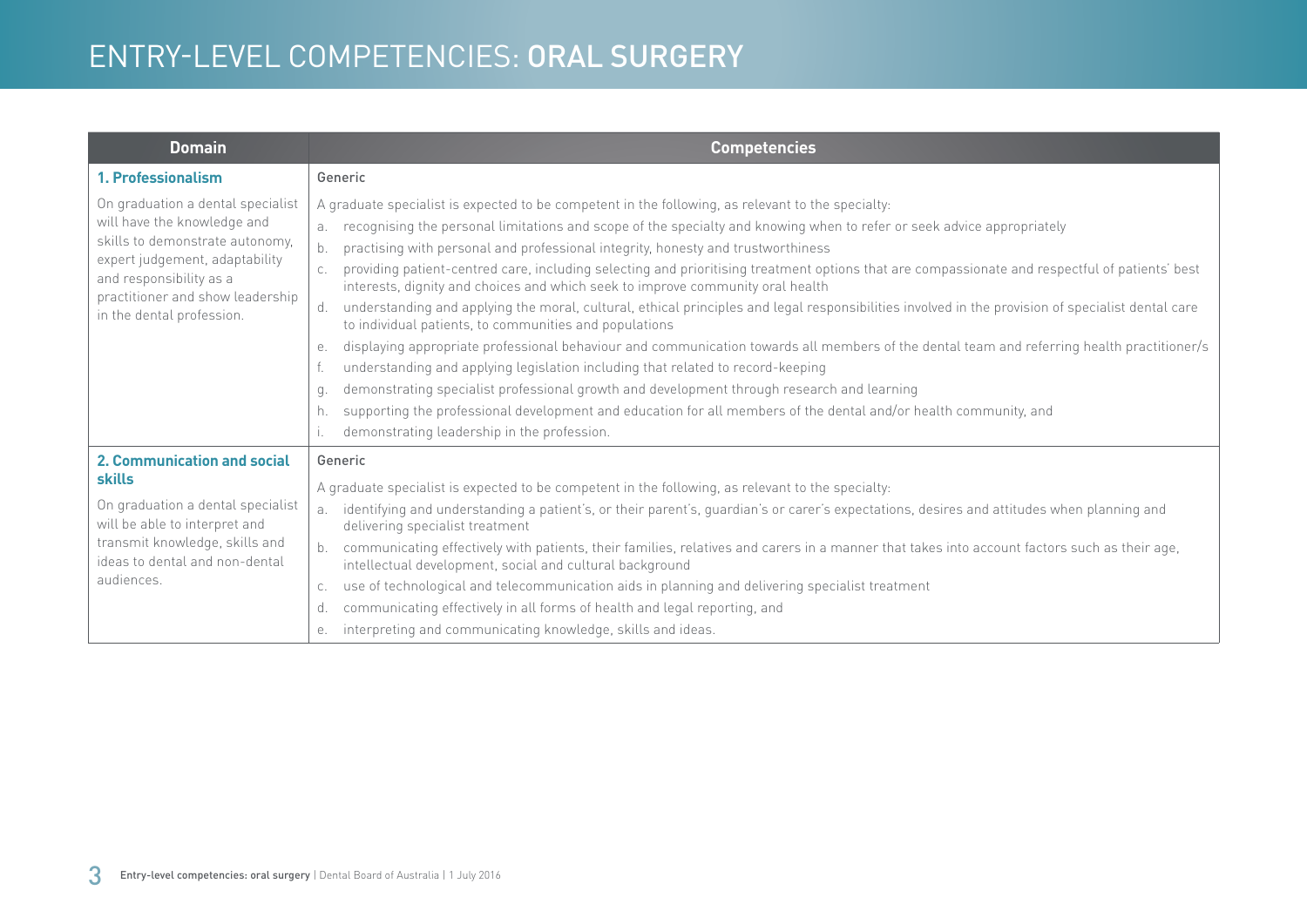| <b>Domain</b>                                                                                                                                                                                                                                                                                                                                                                  | <b>Competencies</b>                                                                                                                                                                                                                                                                                                        |
|--------------------------------------------------------------------------------------------------------------------------------------------------------------------------------------------------------------------------------------------------------------------------------------------------------------------------------------------------------------------------------|----------------------------------------------------------------------------------------------------------------------------------------------------------------------------------------------------------------------------------------------------------------------------------------------------------------------------|
| 3. Critical thinking                                                                                                                                                                                                                                                                                                                                                           | Generic                                                                                                                                                                                                                                                                                                                    |
| On graduation a dental specialist<br>will have the expert, specialised<br>cognitive and technical skills in a<br>body of knowledge or practice to<br>independently analyse critically,<br>reflect on and synthesise<br>complex information, problems,<br>concepts and theories and<br>research and apply established<br>theories to a body of knowledge<br>or practice.        | A graduate specialist is expected to be competent in the following, as relevant to the specialty:<br>critically evaluating scientific research and literature, products and techniques to inform evidence-based specialist practice, and<br>a.<br>synthesising complex information, problems, concepts and theories.<br>b. |
| <b>4. Scientific and clinical</b><br>knowledge<br>On graduation a dental specialist<br>will have a body of knowledge<br>that includes the extended<br>understanding of recent<br>developments in a discipline<br>and its professional practice, as<br>well as knowledge of research<br>principles and methods<br>applicable to the specialty and<br>its professional practice. | Generic                                                                                                                                                                                                                                                                                                                    |
|                                                                                                                                                                                                                                                                                                                                                                                | A graduate specialist is expected to be competent in the following areas of knowledge, as relevant to the specialty:<br>historical and contemporary literature<br>a.                                                                                                                                                       |
|                                                                                                                                                                                                                                                                                                                                                                                | the scientific basis of dentistry including the relevant biological, medical and psychosocial sciences<br>b.                                                                                                                                                                                                               |
|                                                                                                                                                                                                                                                                                                                                                                                | development, anatomy, physiology and pathology of hard and soft tissues of the head and neck<br>C.                                                                                                                                                                                                                         |
|                                                                                                                                                                                                                                                                                                                                                                                | the range of investigative, technical and clinical procedures, and<br>d.<br>management and treatment planning with multidisciplinary engagement for complex cases, including compromised patients.<br>е.                                                                                                                   |
|                                                                                                                                                                                                                                                                                                                                                                                | Specific                                                                                                                                                                                                                                                                                                                   |
|                                                                                                                                                                                                                                                                                                                                                                                | A graduate specialist is expected to be competent in the following areas of knowledge, as relevant to the specialty:                                                                                                                                                                                                       |
|                                                                                                                                                                                                                                                                                                                                                                                | the recognition of disorders affecting the oral and dentoalveolar tissues and differentiate those amenable to operative and non-operative<br>a.<br>treatment                                                                                                                                                               |
|                                                                                                                                                                                                                                                                                                                                                                                | the basis and management of orofacial pain<br>b.                                                                                                                                                                                                                                                                           |
|                                                                                                                                                                                                                                                                                                                                                                                | the basis and management of dentoalveolar trauma<br>C.                                                                                                                                                                                                                                                                     |
|                                                                                                                                                                                                                                                                                                                                                                                | the appropriate use of sedation and anaesthetic techniques, and<br>d.                                                                                                                                                                                                                                                      |
|                                                                                                                                                                                                                                                                                                                                                                                | the principles and application of pharmacology.<br>е.                                                                                                                                                                                                                                                                      |